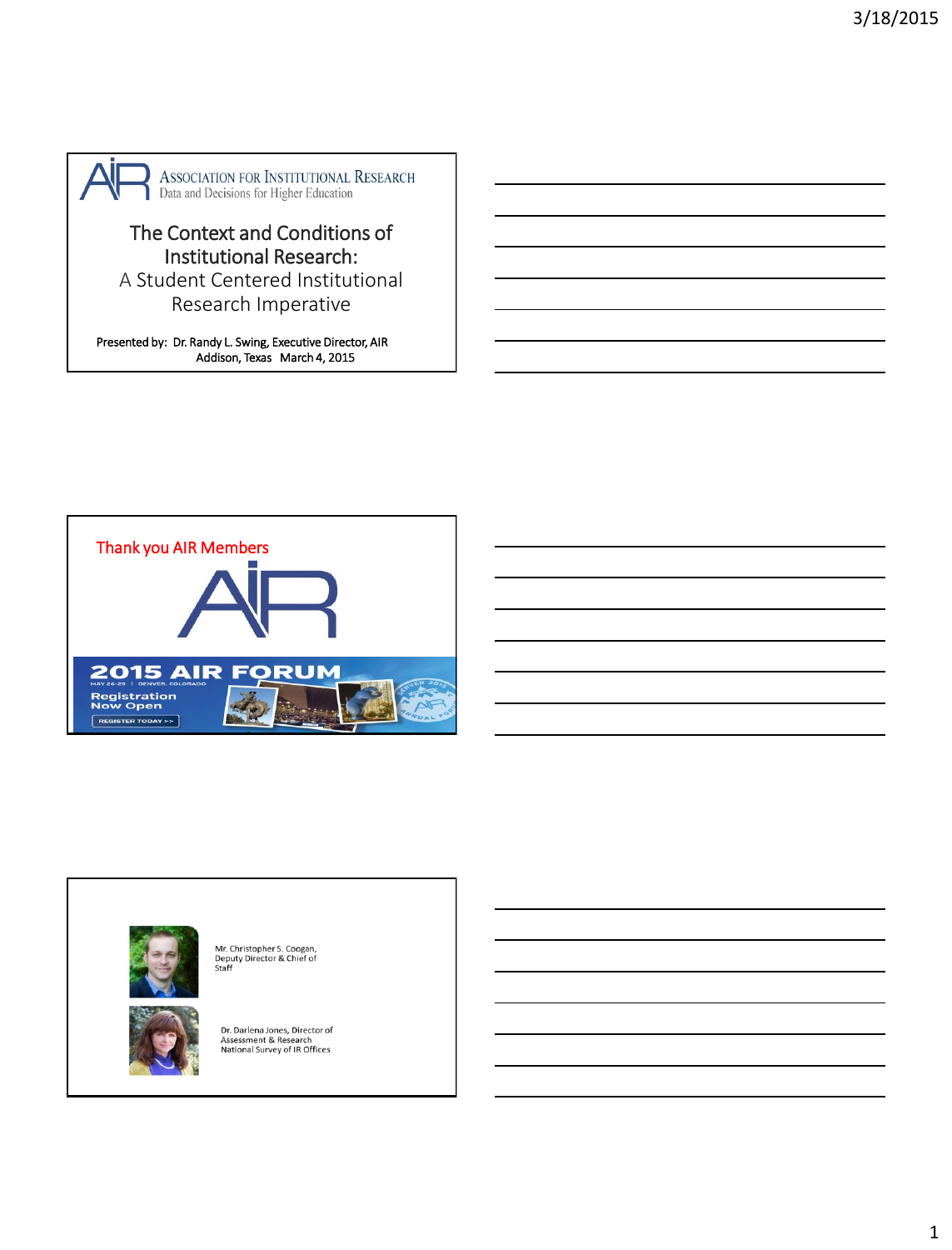The Shared Vision: Successful Students and Institutions by Using Data to Make Smarter Decisions and Policies.

I am passionate about the capacity of higher education to change lives –



College Freshman - 1973

### Who's An AIR member?

Whatdo you know about YOUR Association?

- ~ 4,200 members each year
- Over 40 countries
- Texas has 202 AIR members 4<sup>th</sup> largest state in membership
- AIR turns 50 years old next February
- Executive Office Tallahassee, Florida since 1974



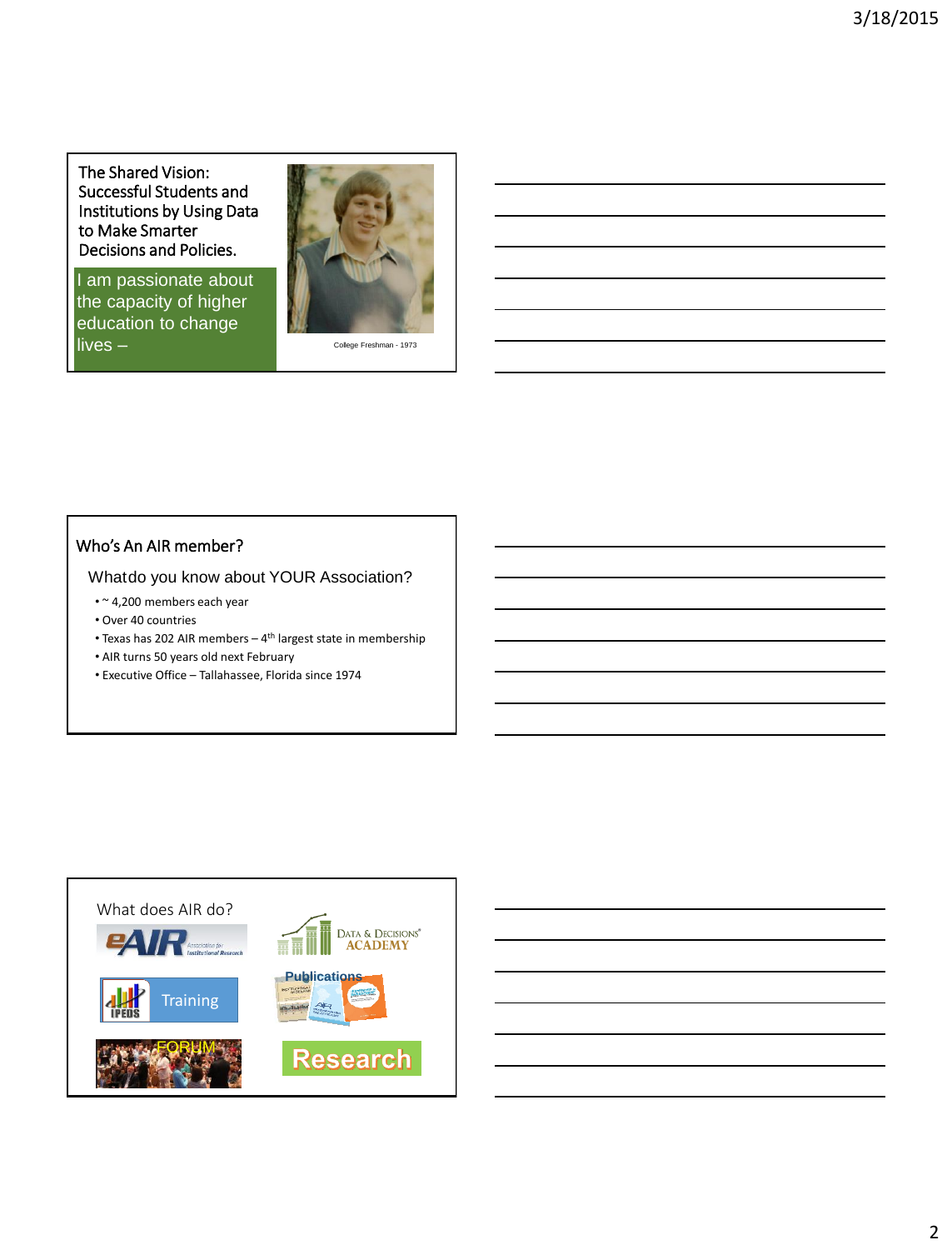#### Advocate for the field of IR

- Accreditors
- Presidential Associations
- State System Offices
- U.S. Department of Education
- National Science Foundation
- Philanthropic Organizations
- Media
- Ranking Projects



#### Ending a Poor Joke

"The elevator story" can't tell a stranger what IR is. . . "My family just tells friends that I teach at the college…" "I can't figure out how to tell people what IR does…"

- **Why would anyone invest in a "just-trustme-I'm-important-organization?**
- **Resources follow compelling narratives!**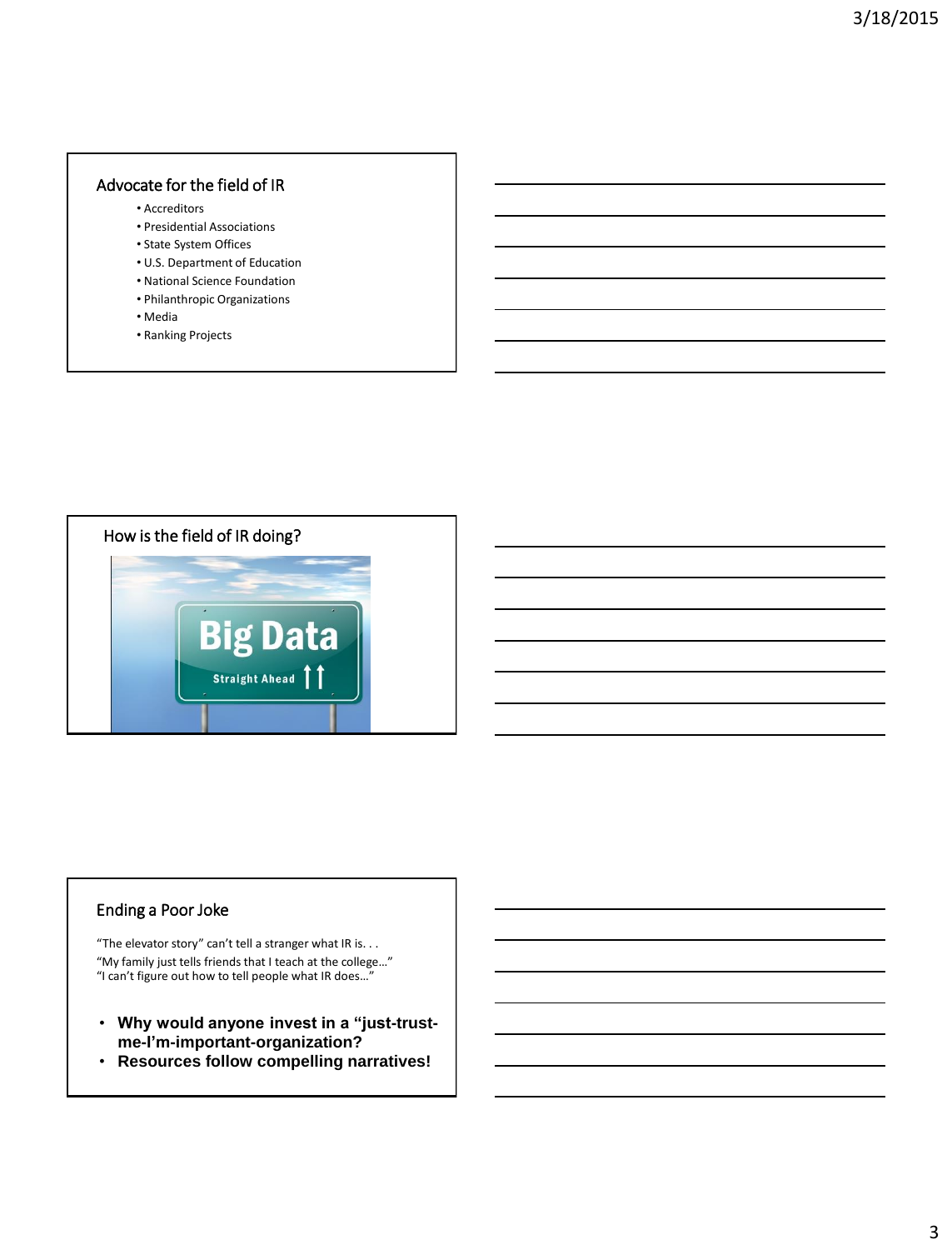Disruptive Innovation (DI) Is not just "Change"

- **Disruptive innovators target their service or product at the needs of a new group of customers.**
- •**DI uses enabling technologies**
- •**DI leads to a new business model (over time) Mark E. Raynor and Clayton M. Christensen, The Innovator's Solution, Harvard Business School Press, 2003.**

Semester System ~ 16 week-long term 2 terms plus summer

Quarter System

~ 10 week-long term 3 terms plus summer

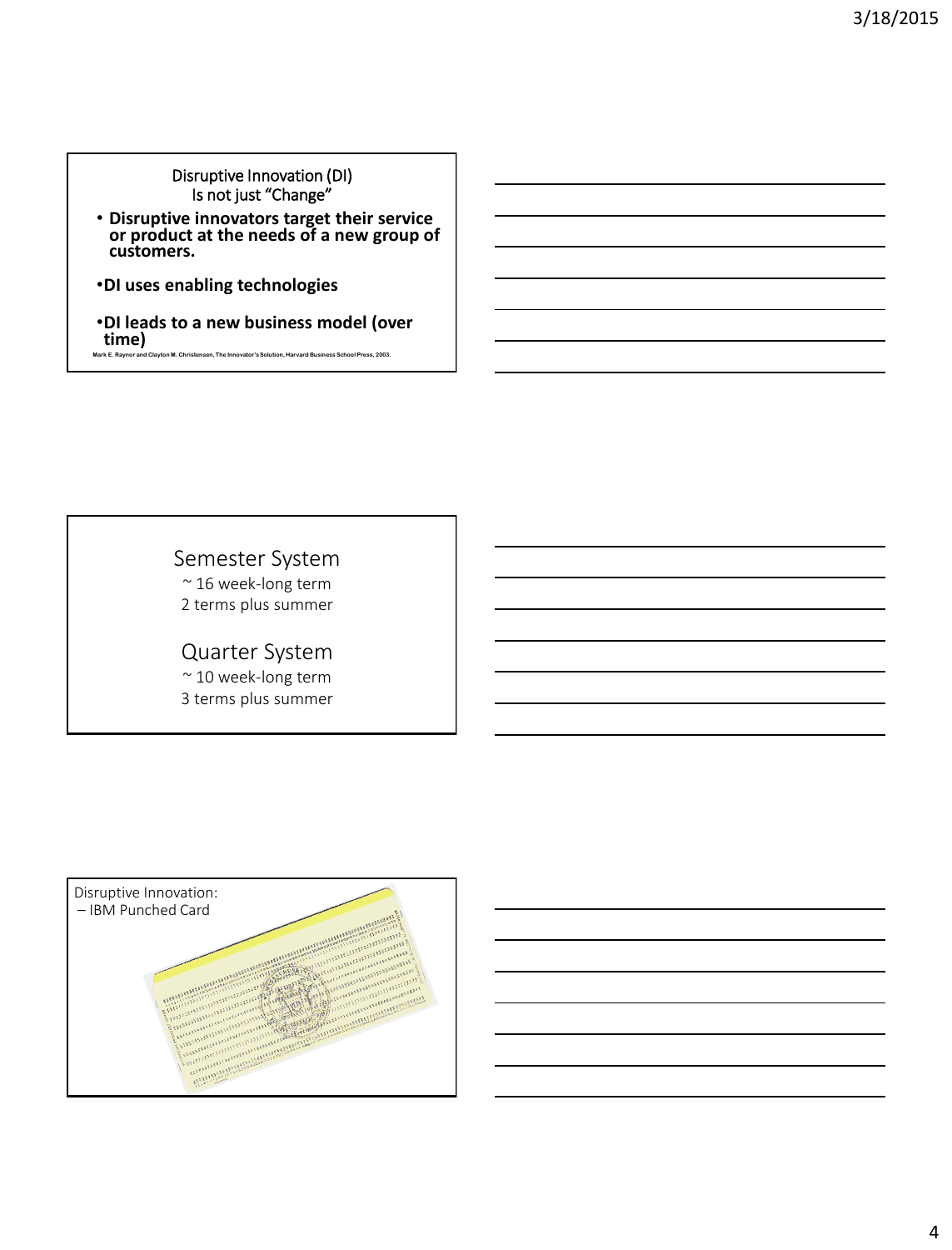|                                   | I'm not sure<br>It's too                | We don't have                    |                                                   |
|-----------------------------------|-----------------------------------------|----------------------------------|---------------------------------------------------|
|                                   | my boss would<br>ambitious.<br>like it. | the equipment.                   | Es imposible!                                     |
| It's too<br>expensive.            | We'll catch<br>flak                     | No one<br>asked me.<br>We didn't | I don't have<br>the authority.                    |
| That's                            | for that.<br>No es mi                   | budget for it.                   |                                                   |
| someone else's<br>responsibility. | problema.<br>It won't fly.              | It will take<br>too long.        | It's hopeless.<br>We can't<br>take<br>the chance. |



#### Disruptive Innovation in IR?

As with any disruptive innovation, there must be ready access and limited burden to entry.

Data Warehouses Excel – Analytics Charts and graphs Survey software Networked Data Access



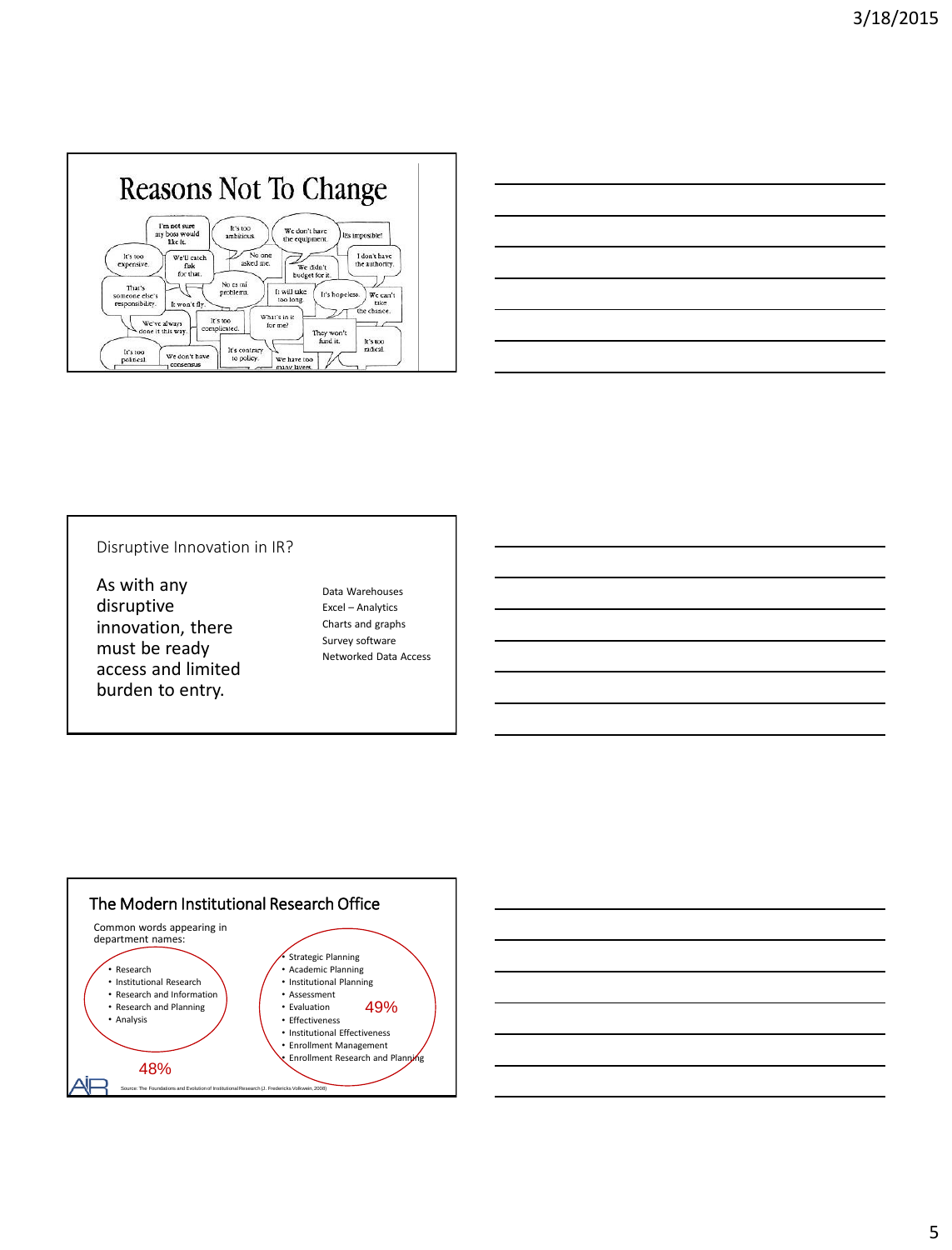## Once Upon a Time… Just the Facts or More?

| Just the Facts                                       | Engaged professional                               |
|------------------------------------------------------|----------------------------------------------------|
| "Arms-length", neutral approach<br>No interpretation | Issue context<br>Facts - ordered to tell the story |
| No recommendations                                   | Recommendations (multiple?)                        |
| Focus on methodology and data                        | Decision-making process<br>Implementation          |
|                                                      | Closing the loop, evaluation & review              |

Swing, R. L. (2009), Institutional researchers as change agents. *New Directions for Institutional Research*, 2009: Issue 143, pages 5–16.

Data don't speak for themselves!

And they never talk to strangers. . .

# IR as Change Agents

#### Involvement in the Decision Making Process

- Research by Shuguang Wei completed in July, 2012
- Research study of 956 AIR Members (stratified random sample) with  $\sim$  60% response rate
- Following data charts based on IR Managers involvement in the Decision Making Process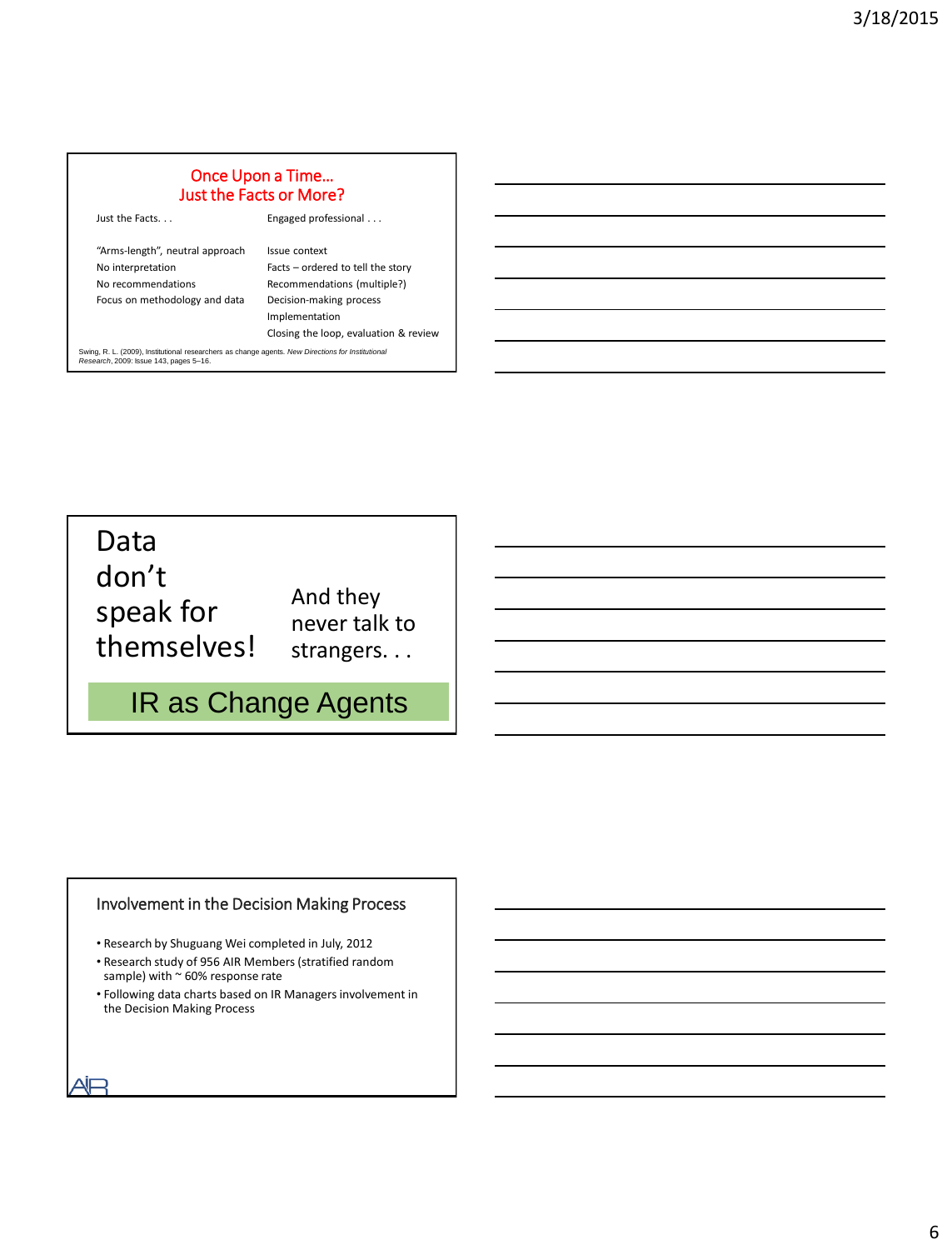#### IR Officers' Roles in Decision Making How often do requests for IR studies come from the following?





#### IR Officers' Roles in Decision Making How often are you directly involved in implementation processes by the following means? (for IR managers) 56% 48% 42% 34% 25% 39% 40% 12% 14% 22% 26% 40% **Express an opinion about an implementation decision Assist with choices between alternative solutions Assist with design of implementation strategies Promote a chosen solution to stakeholders Chair a task force/committee charged with implementation of a solution to…**  $\blacksquare$  Frequently  $\blacksquare$  Occasionally  $\blacksquare$  Rarely *AIR sponsored research: Shuguang Wei, 2012*





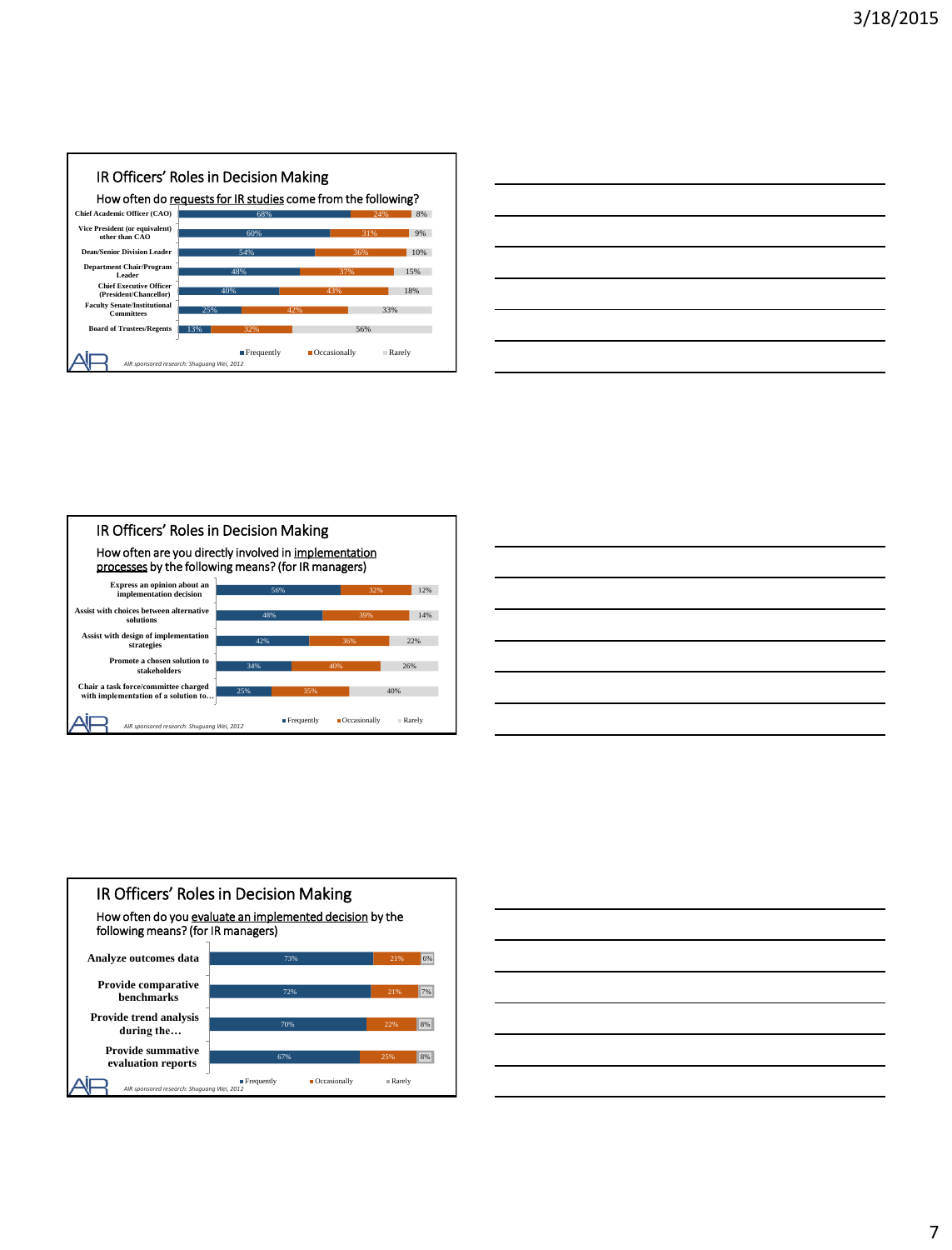| 2014-2015 College/University IR Priorities                 |             |  |  |  |
|------------------------------------------------------------|-------------|--|--|--|
| IR Top Priorities Task/Function (Campus IR Respondents)    | % Responses |  |  |  |
| Conduct research to support student success                | 7.9%        |  |  |  |
| <b>Conduct compliance reporting</b>                        | 7.1%        |  |  |  |
| Provide support for institutional or program accreditation | 4.9%        |  |  |  |
| Conduct research for decision support                      | 4.5%        |  |  |  |
| Conduct enrollment research                                | 4.5%        |  |  |  |
| Provide support for institutional strategic planning       | 4.1%        |  |  |  |
| Incorporate institutional dashboards                       | 3.4%        |  |  |  |
| Participate in institutional strategic planning            | 3.4%        |  |  |  |
| Create a data warehouse                                    | 3.0%        |  |  |  |
| <b>Conduct institutional assessment</b>                    | 2.3%        |  |  |  |
| Conduct student learning outcomes assessment               | 2.3%        |  |  |  |
| AIR sponsored research                                     |             |  |  |  |



#### 2014-2015 – Change in IR Top Priorities

|                        | <b>Priorities Changed from 2013-2014</b>                 | % Response |
|------------------------|----------------------------------------------------------|------------|
| 2014-2015              | Issue was a 2013-2014 priority and continues to be in    | 71%        |
| 2014-2015              | Issue was NOT a 2013-2014 priority but has become one in | 27%        |
|                        |                                                          |            |
| AIR sponsored research |                                                          |            |



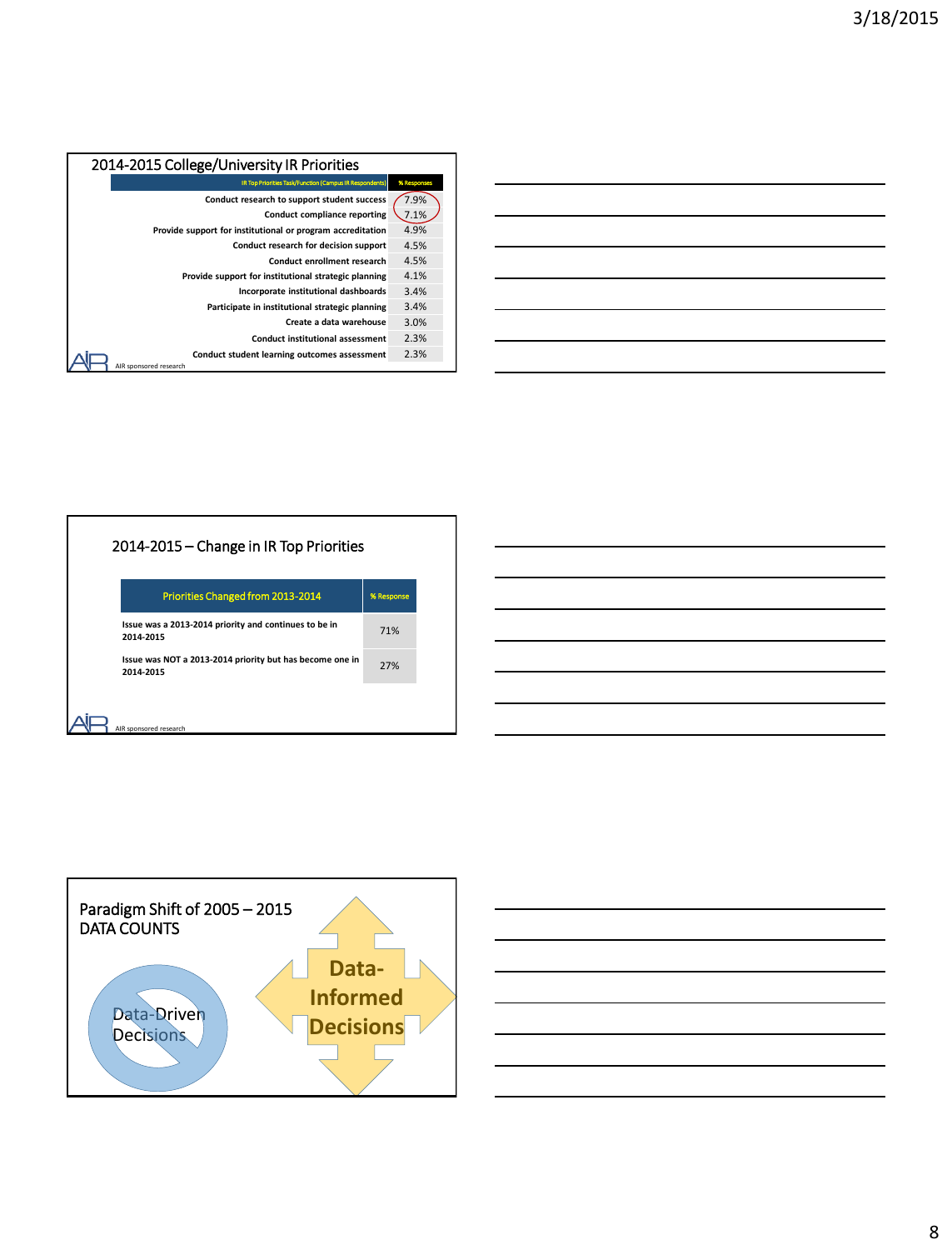

# Institutional Research: 2014 - Forward

IR has left the building or at least the Office of IR

Is there another office on your campus that has dedicated staff "crunching numbers" for decision support?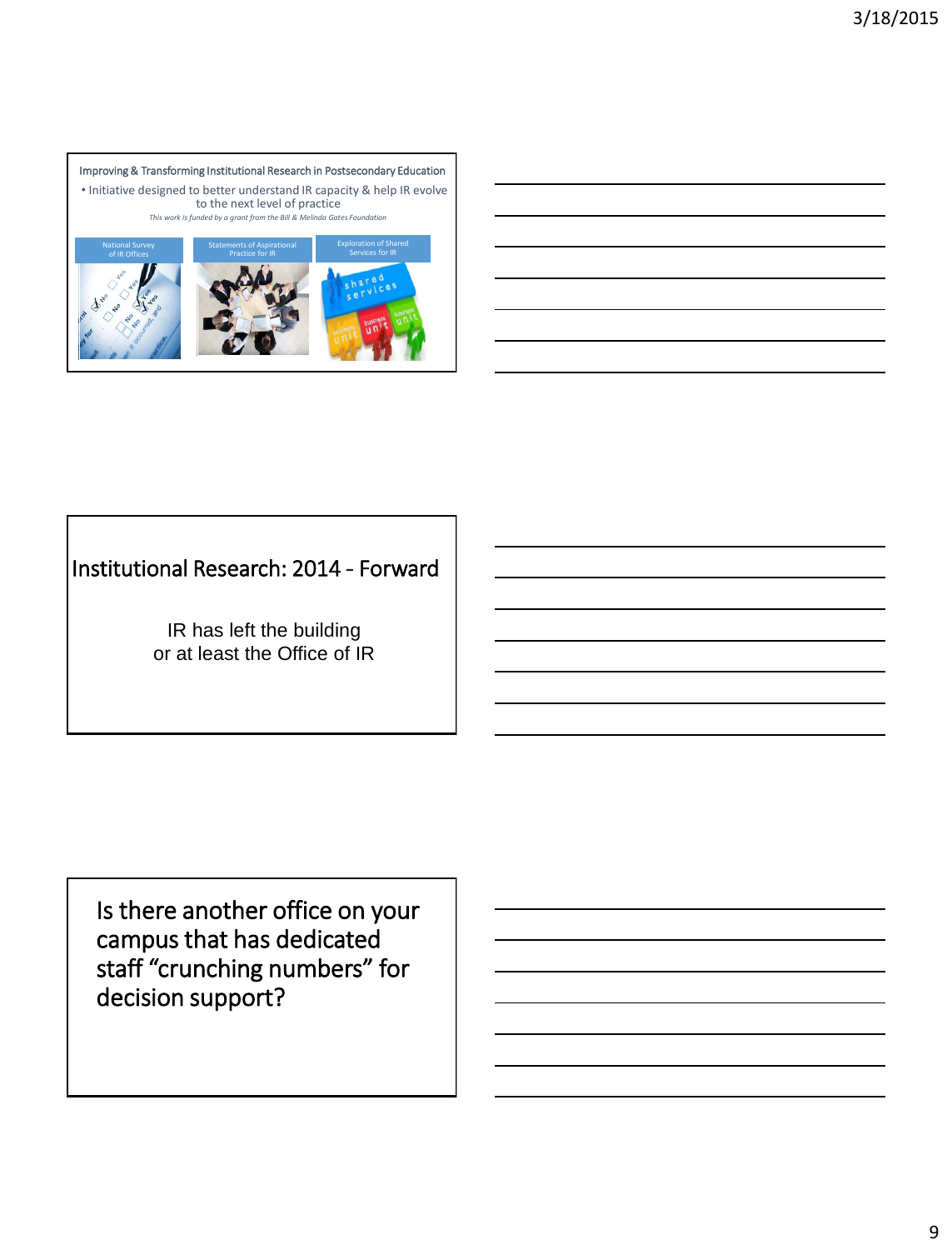Data and Data Tools are Everywhere!

Hybrid Model of Institutional Studies

Office of Institutional Research & Function of Institutional Research

Institutional Research: 50 Year History of Collaboration & **Networking** 

#### Supporting Decision-Makers

• Senior Leaders & External Stakeholders

Re-thinking who decision makers are:

Students as Decision Makers Faculty as Decision Makers Student Affairs Professionals as Decision Makers Staff as Decision Makers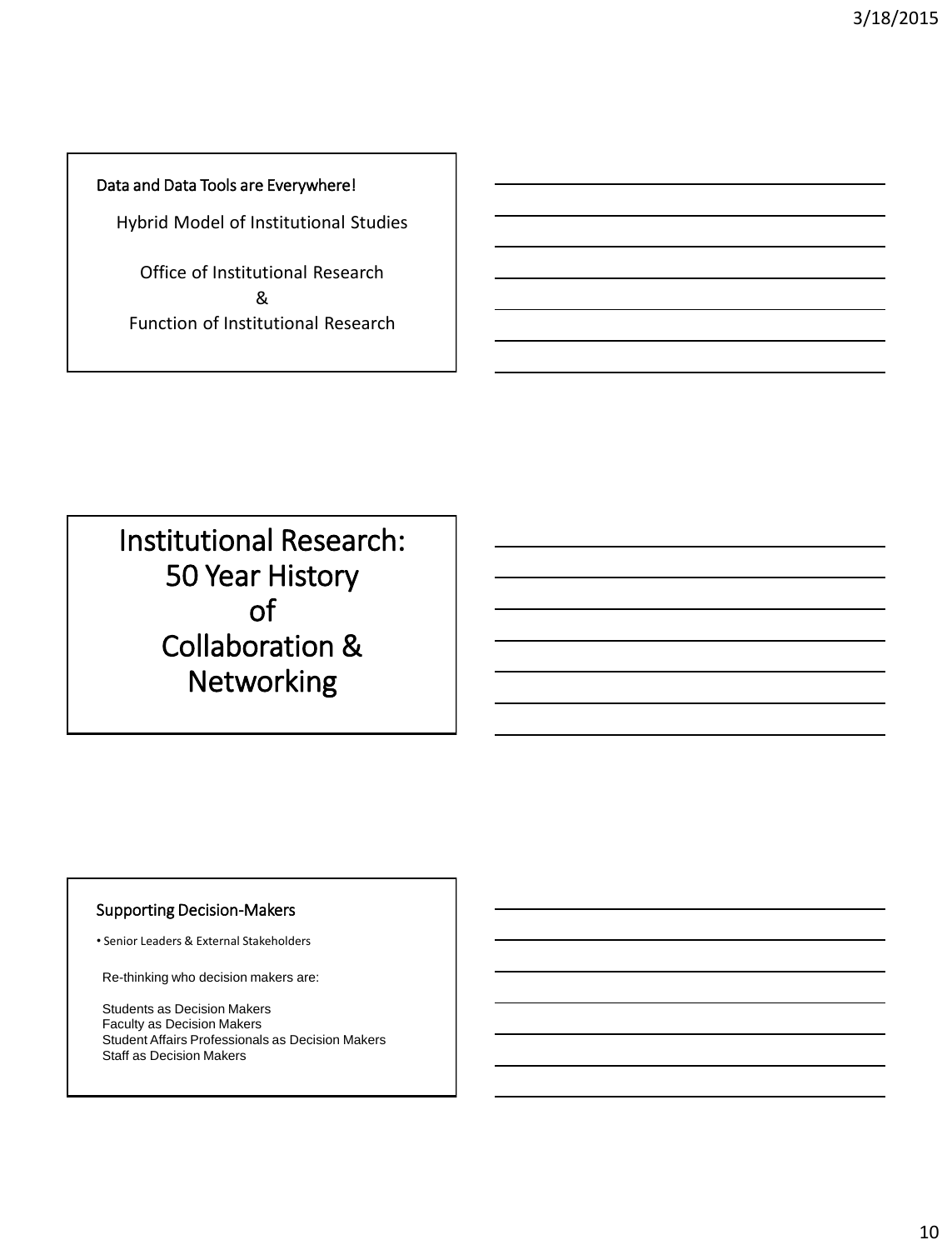## Institutional Structures and Policies are Necessary but Not Sufficient to Assure Accomplishment of an Institution's Mission

Collective force of students as decision makers is the most powerful force on a college campus.

Direct influencers (faculty and staff) are 2<sup>nd</sup> in power.

Think Like a<br>Change Agent -Both are IR business

#### Student-Focused IR Paradigm

- Align release of results with student/faculty calendars • "just in time decision support."
- Ask, "how does this research serve students?"
- State it Close the Loop Be Intentional Create Action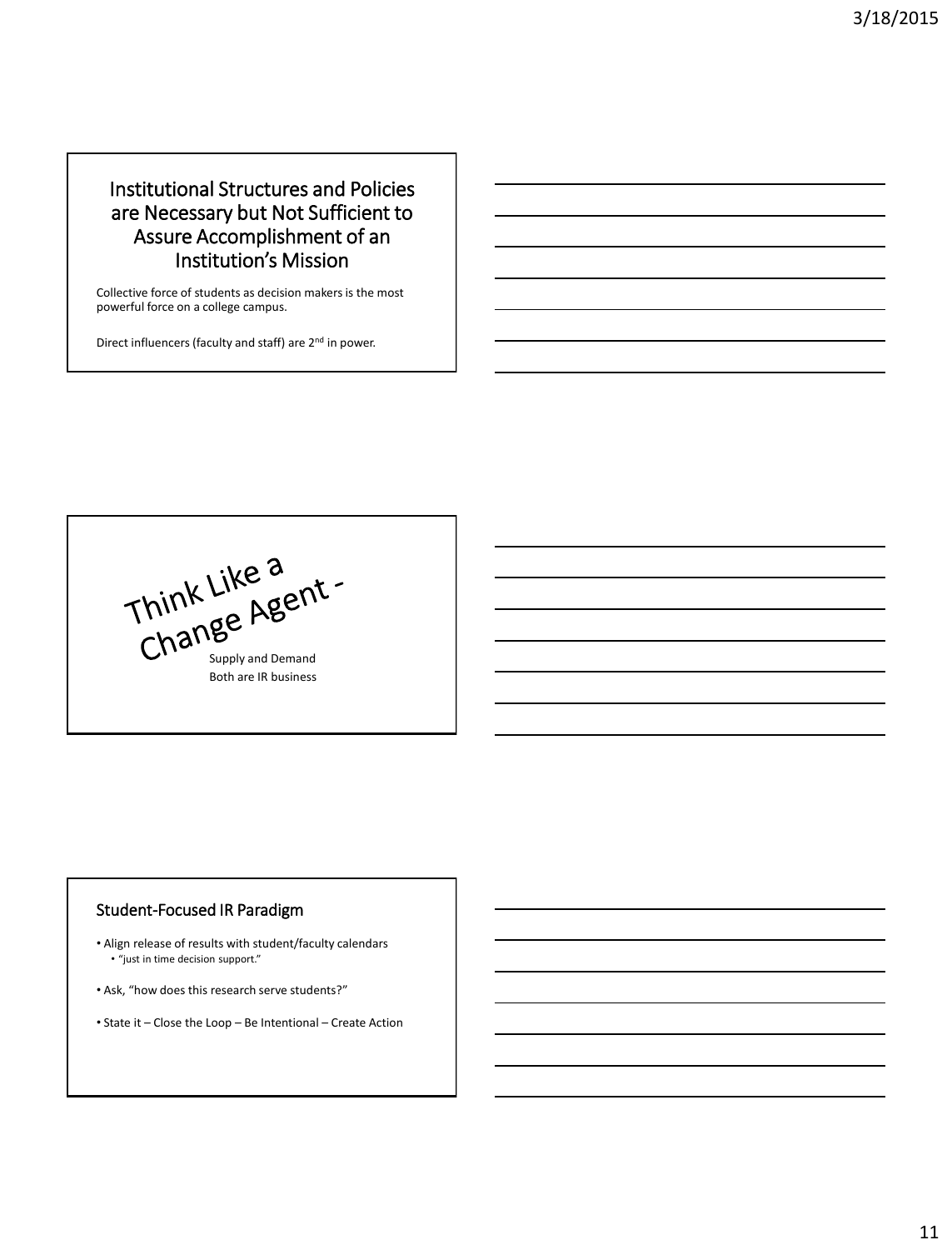#### The Chief Institutional Research Officer

#### Intentional Designs – Not Left to Chance

- Cabinet-level position
- Relationship management
- Crossroad building to connect data silos
- Data governance
- Data resource management
- Mapping data sources and institutional studies
- Supporting ALL data users and producers

#### Data Skills in Position Descriptions

- Explicit about data literacy
- Codify in job descriptions and performance reviews
- Professional Development
- Coaching and Consulting

#### Summary

Institutional Studies

- •Offices of IR and units all across the campus
- Focus on decision-makers, including students and faculty
- Change agency perspective supply & demand
- •Intentional student-focused paradigm
- Building on the past, leveraging disruptive innovations